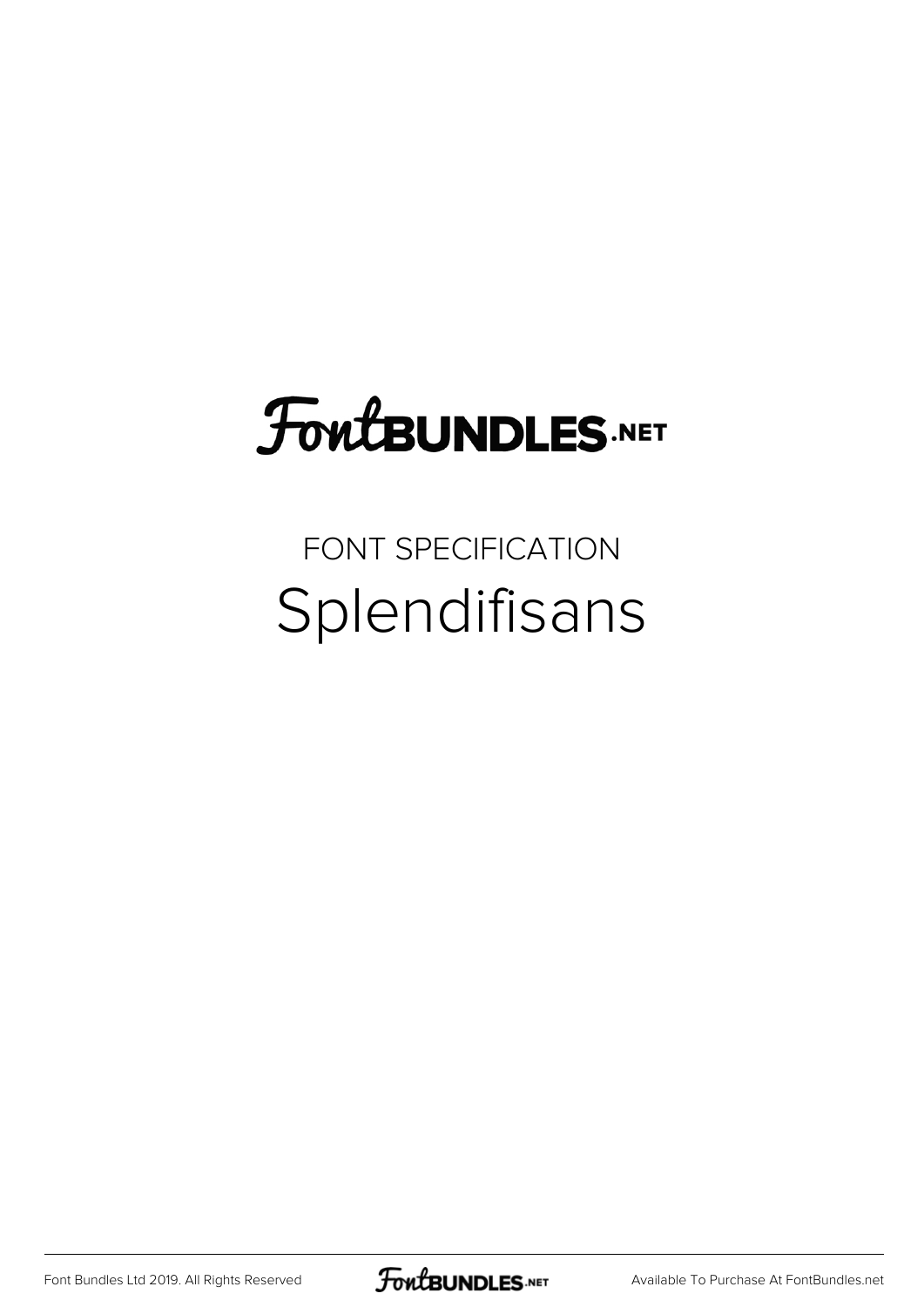#### PN Splendifisans - Regular

**Uppercase Characters** 

#### ABCDEFGHIJKLMNOPQR STUVWXYZ

Lowercase Characters

### abcdefghijkImnopgrstuv WXYZ

**Numbers** 

#### 0123456789

**Punctuation and Symbols** 

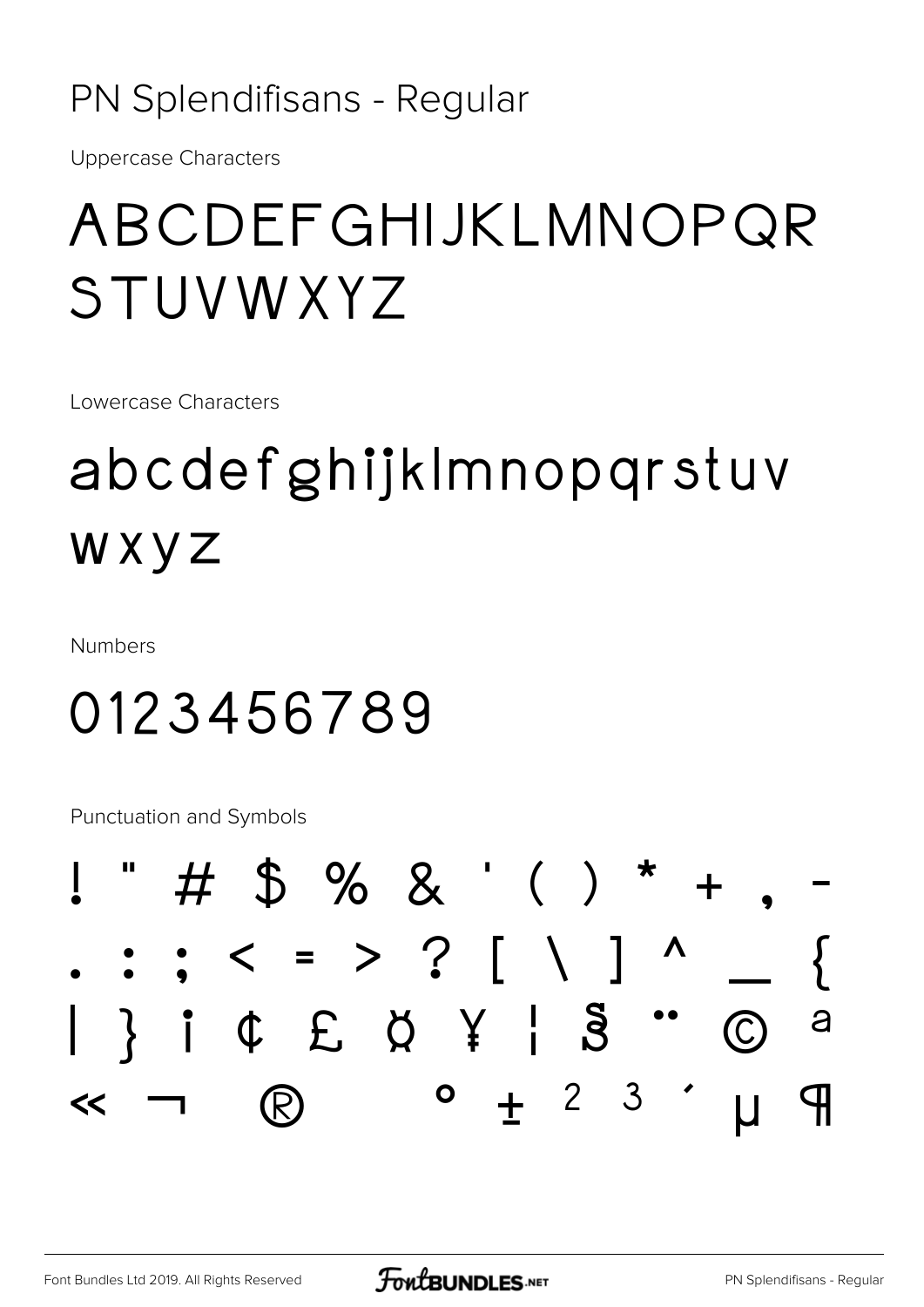# $\frac{1}{2}$  0  $\frac{1}{4}$   $\frac{1}{4}$   $\frac{1}{2}$   $\frac{3}{4}$ All Other Glyphs À Á Â Ã Ä Å Æ Ç È É Ê Ë Ì Í Î Ï Ð Ñ Ò Ó Ô Õ Ö × Ø Ù Ú Û Ü Ý Þ ß à á â ã ä å æ ç è é ê ë ì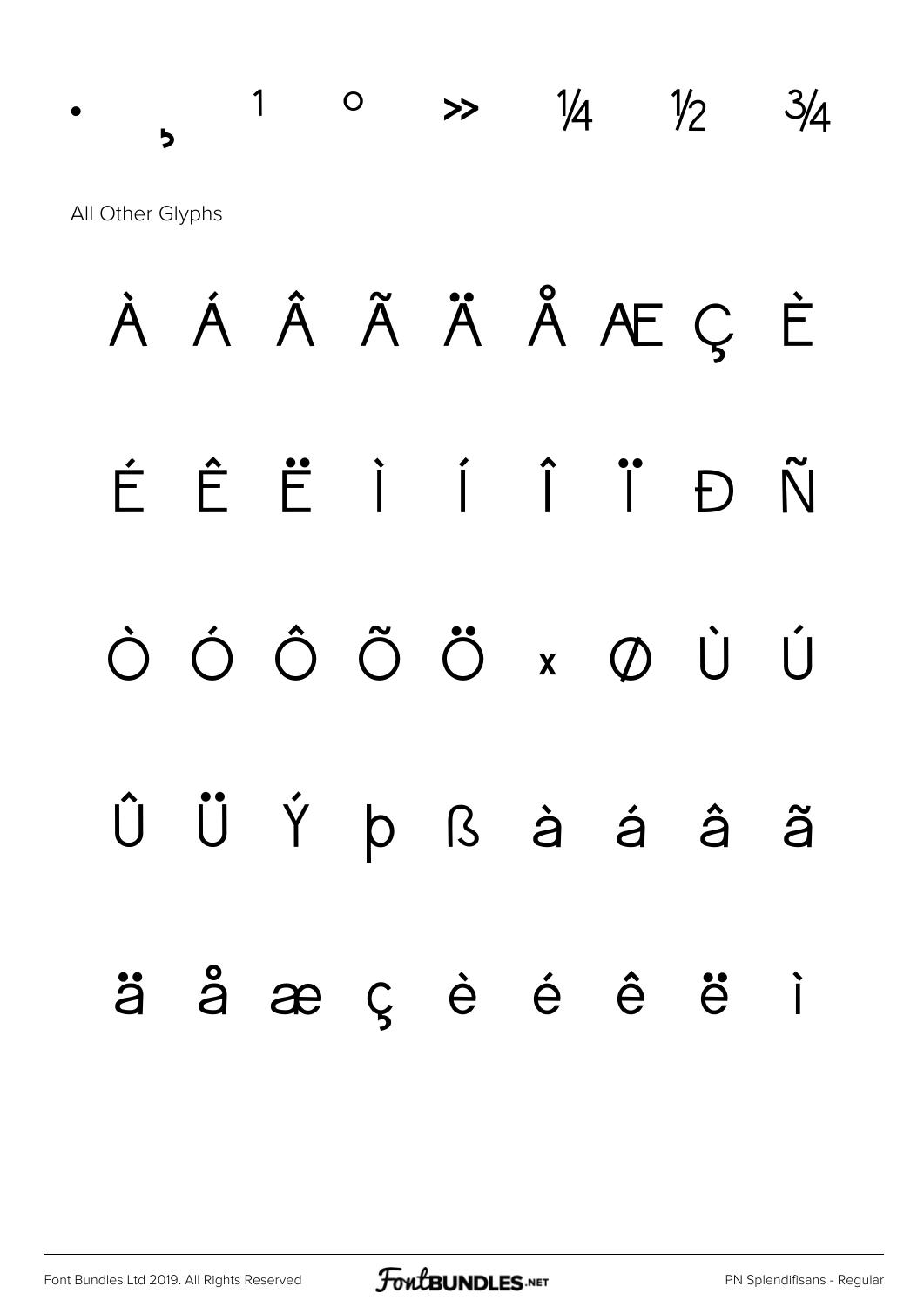

[Font Bundles Ltd 2019. All Rights Reserved](https://fontbundles.net/) **FoutBUNDLES.NET** [PN Splendifisans - Regular](https://fontbundles.net/)